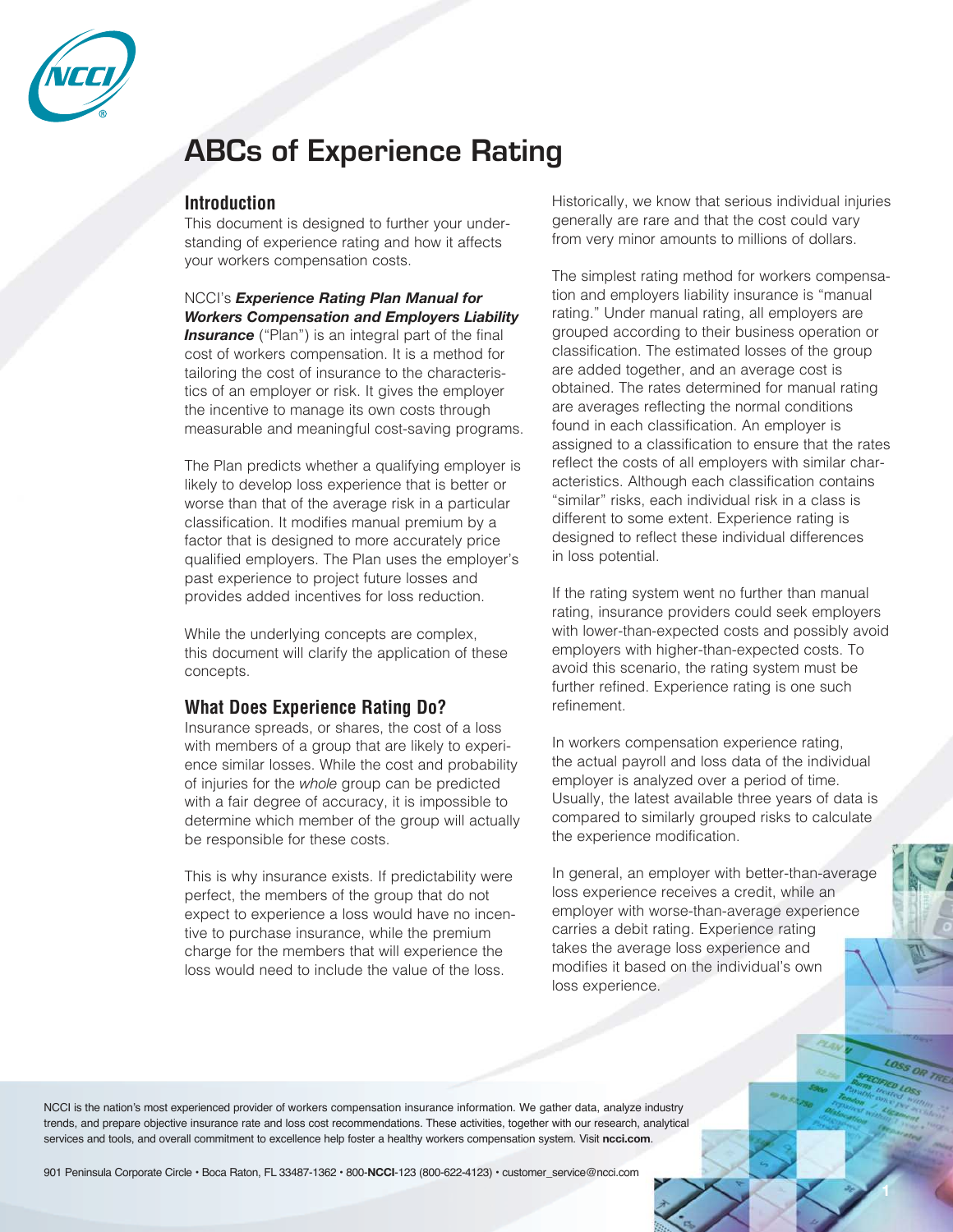The two primary benefits of experience rating are:

- It tailors the cost prediction and final net premium cost to the individual employer more closely than does manual rating alone
- It provides added incentives for loss reduction that are absent from manual rating alone

### **Why Have Experience Rating?**

If workers compensation rates are designed to predict future losses, why use experience rating? How does experience rating benefit employers?

Experience rating represents a refinement in the premium determination process. It does so by comparing the industry average experience with an individual employer's own experience. It benefits employers by producing a net premium cost that is the best indicator of an individual employer's own potential for incurring claims. This means that the insurance premium will be appropriate for the coverage being provided by using sound insurance principles and an employer's own payroll and loss data.

Implicit in most risk-specific programs of experience rating is the prospect of both debits and credits. Since experience rating gives individual employers some influence over the final premium they pay, it provides an incentive for employers to develop loss prevention as well as incentives to have the injured employees return to work as soon as reasonably possible. In this way, experience rating benefits employers by promoting occupational health and safety.

#### **Characteristics of Experience Rating**

We have already mentioned the need to modify the premium based on manual rates, but what are the characteristics that the Plan recognizes?

A significant feature of experience rating is that it recognizes that the cost of a specific accident is often left to chance and is statistically less predictable than the fact that the accident *occurred*.

For example, the survivor benefits for a young worker in his 20s leaving a widow and three children would likely be considerably greater than the survivor benefits for a worker in his 50s leaving no dependents. The important fact is that the accident did occur, so the Plan gives greater weight to *accident frequency than to accident severity*.

This reliance on accident frequency also measures risk differences. For example, compare two similarly sized employers from the same classification:

#### **Employer A**

1losstotaling\$50,000

#### **Employer B**

10 losses totaling \$50,000

Which employer would you expect to incur the higher workers compensation costs in the future? Statistically, Employer A—with the one large claim—is more stable, particularly when you consider that any one of the 10 small accidents of Employer B could incur higher costs than the \$50,000 amount given the proper combination of circumstances. In other words, for two similar risks, the one with the higher frequency of claims will generally have higher future workers compensation costs.

However, the fact that an employer may have a small number of very costly injuries should not be ignored. The final measure must be a blend of both the occurrence and the individual cost of each injury.

The Plan recognizes and measures both accident frequency and severity. Although severity of losses is recognized in experience rating, very large losses are less likely to occur and are seen as more fortuitous than smaller claims. In fact, very large losses are so infrequent that including the entire portion of the claim beyond a certain level in the experience period reduces the predictive ability of the Plan. One very large claim does not imply a pattern of claim frequency. So each individual claim is capped by a state accident limitation. The state accident limitation amount differs by state.

For example, let's use a state accident limitation amount of \$150,000. Exhibit A shows that an individual loss of \$500,000 would be capped at \$150,000 for experience rating purposes. These limited losses used in the Plan are *ratable losses*. The amount of loss above the state accident limitation is excluded from the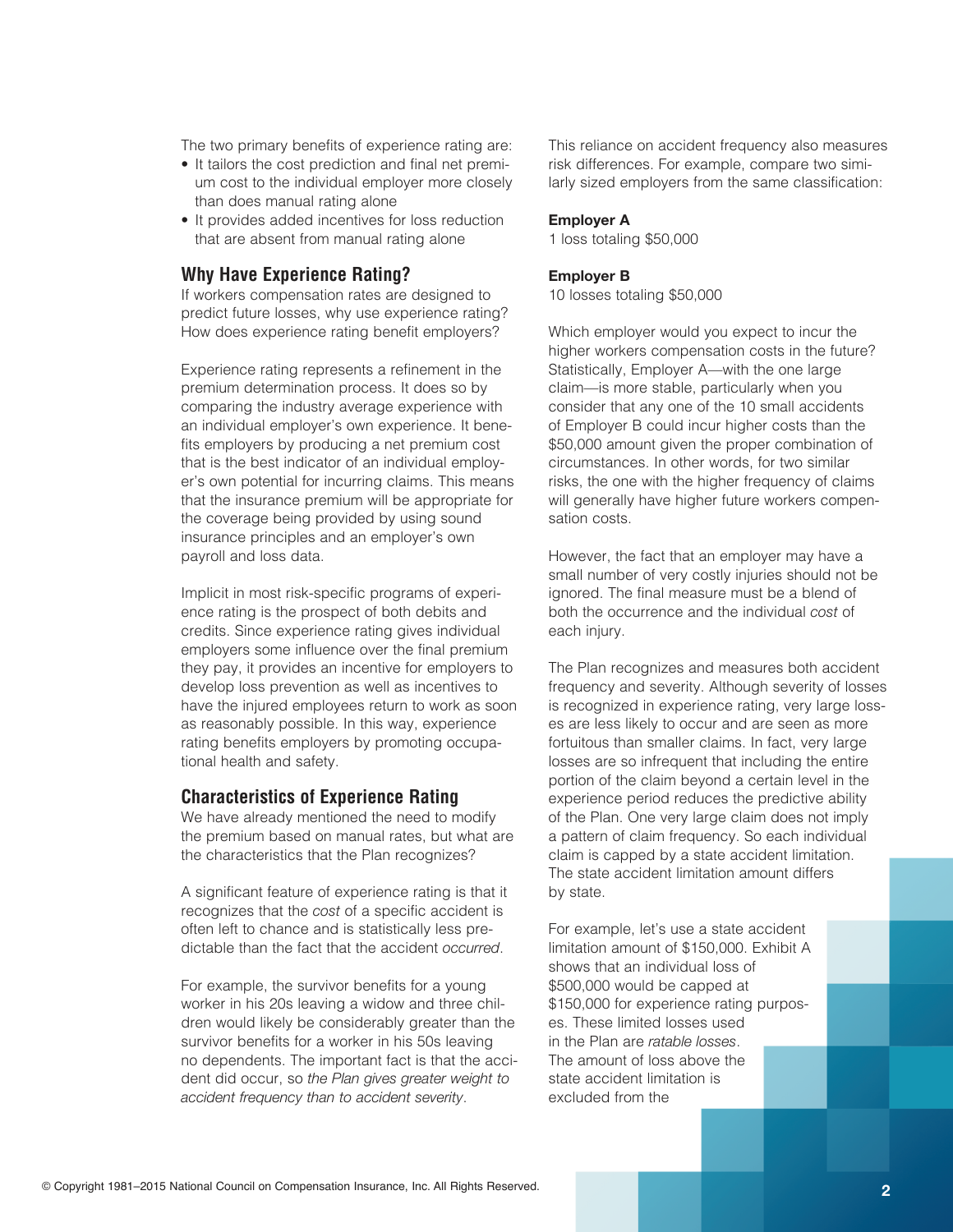calculation of the employer's experience rating modification and is a *nonratable* loss.

A *split rating* approach is used to reflect both the frequency and severity of losses. The split of individual ratable losses, as of January 1, 2016, in approved states, is made as follows:

- The amount of any ratable individual loss up to \$16,000 is known as *primary loss*, which reflects frequency
- The amount in excess of \$16,000 is known as excess loss, which reflects severity
- For individual claims below \$16,000, the entire amount is primary loss and the excess loss is \$0

See how this concept is applied below in Exhibit A.

Under this split method, primary losses are given a greater weight in the formula than excess losses. Because of this, primary losses have a greater impact on the experience rating modification. Although excess losses have less weight, they're still relevant since total excess claim dollars can be high. The Plan includes an incentive for employers to reduce the frequency of claims, as well as an incentive to encourage injured employees to return to work as soon as reasonably possible. This type of involvement by the employer can reduce the severity of claims once they have occurred.

The weights or credibilities assigned to primary or excess losses are calibrated to ensure that the modification best reflects the loss history of the particular employer relative to its classification.

These credibilities vary by size of employer. The larger an employer, the more its experience rating calculation is influenced by its own experience. By contrast, a small employer may be covered for

years without a claim and then incur an injury where the cost exceeds the total premium paid many times over. An equitable Plan must recognize this fact and temper the debit due to such a loss, as well as the credit for having no losses.

For example, an employer with 10 small losses of \$5,000 each has a much larger primary loss total than an employer with a single loss of \$50,000, even though each would have a loss total of \$50,000. An employer with a single claim of \$50,000 has \$16,000 in primary loss, and the rest is excess. Because of the relative weightings, the 10-injury employer receives a much higher modification than the 1-injury employer, even though its total losses are the same.

Medical-only claims do not have as much of an impact on the experience modification because most states have approved Experience Rating Adjustment (ERA), which limits the amount of such claims in the experience modification calculation. This ERA change to the formula decreases the incentive for employers to pay medical-only claims without reporting them to the carrier.

Only 30% of the actual primary and excess portions of an individual medical-only claim are included in the calculation of the modification factor. As a result, medical-only claims are reduced by 70%. This reflects the impact of medical-only claims more appropriately.

For example, consider a single medical-only claim of \$20,000. The primary portion of the loss is  $$16,000$ , and the excess portion is  $$4,000$ . After the adjustment, the primary portion of the loss included in the experience modification calculation is  $$4,800$  (30% x  $$16,000$ ), and the excess portion of this claim is  $$1,200$  (30% x  $$4,000$ ).

| Exhibit A-Split Rating |                                                |                                 |                               |  |  |  |
|------------------------|------------------------------------------------|---------------------------------|-------------------------------|--|--|--|
|                        | <b>Loss Amount   State Accident Limitation</b> | <b>Primary Loss (Frequency)</b> | <b>Excess Loss (Severity)</b> |  |  |  |
| \$500,000              | \$150,000                                      | \$16,000                        | \$134,000                     |  |  |  |
| \$500,000              | \$100,000                                      | \$16,000                        | \$84,000                      |  |  |  |
| 5.000<br>\$.           |                                                | \$5.000                         | \$.<br>0                      |  |  |  |

#### **Exhibit A—Split Rating**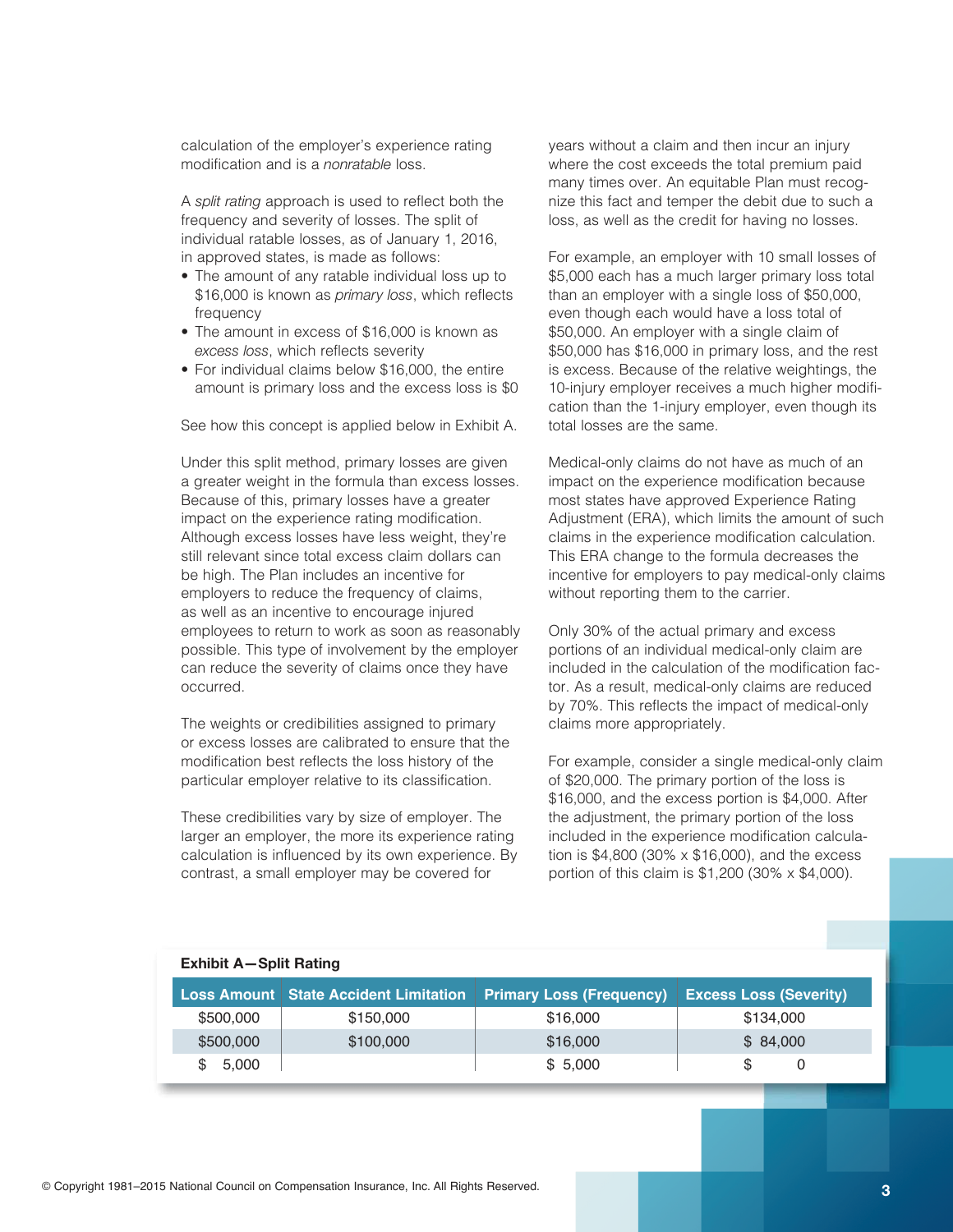# **How the Plan Operates**

Experience rating is a *mandatory* plan, which applies to all employers that meet a state's premium eligibility criteria for the Plan. Experience rating calculations are computed by NCCI. As of this publication, 39 jurisdictions have approved and authorized the use of the Plan. In Minnesota, New York, and Wisconsin, the Plan applies on an interstate basis only. These three states participate in the Plan only if the risk has exposure in two or more participating states within the experience period.

The Plan applies in Indiana, Massachusetts, and North Carolina. However, the state bureaus in these three states are responsible for producing their own intrastate ratings.

The Plan does not apply in California, Delaware, Michigan, New Jersey, and Pennsylvania. Nor does it apply in the four monopolistic states (North Dakota, Ohio, Washington, and Wyoming) that administer their own plans and rates.

Experience rating is a standard measure not impacted by individual insurance provider pricing programs. An employer qualifies for experience rating if the subject premium meets a premium eligibility point. (Eligibility criteria differ by state. Refer to the Plan for further details.) Because experience rating is based on past payroll and loss experience, each risk is evaluated based on its own experience period.

A risk's rating effective date determines the experience period. The experience period is generally based on three years of payroll and loss data, but could range from containing less than 12 months of data up to the inclusion of 45 months of data. The amount of policy data used on the experience rating may differ due to short-term policies, policies with different effective dates, or a new risk that qualifies to be experience rated with policy data from its first policy.

Data from each of a risk's policies is included in the experience period if the policy effective date is no less than 21 months before the rating effective date and no more than 57 months before the rating effective date. Since the modification is calculated during the term of the current policy generally 60 to 90 days before the rating effective date—the current policy is not used in the calculation of the experience rating modification. Also, the

insurer is not required to report data about the policy until 18 months after the policy inception date. This allows insurers time to value claims that may have occurred, and to prepare and submit the required reports to NCCI. Therefore, for a rating effective date of January 1, 2016, any policy with an effective date between 4/1/11 (1/1/16 less 57 months) and  $4/1/14$  ( $1/1/16$  less 21 months) is included in the experience period. Exhibit B illustrates the policies that are included in a risk's experience period for each rating effective January 1.



An employer with a policy that renews on January 1, 2016, will generally have an experience rating that uses the loss experience that occurred during policies that were effective 1/1/12–1/1/13, 1/1/13–1/1/14, and 1/1/14–1/1/15.

Because loss data for the 2015 policy period is not yet valued by the insurance provider or reported to NCCI, it is not used when the 2016 modification is being calculated. The next renewal, on January 1, 2017, will use the 2015 payroll and loss experience, while dropping the oldest policy of the three-year period mentioned above.

This constant updating ensures a stable historical record for the individual employer, while also using the most recent available reflection of operating characteristics. In this way, meaningful changes in safety programs or improved technology can be reflected in the costs paid by an employer.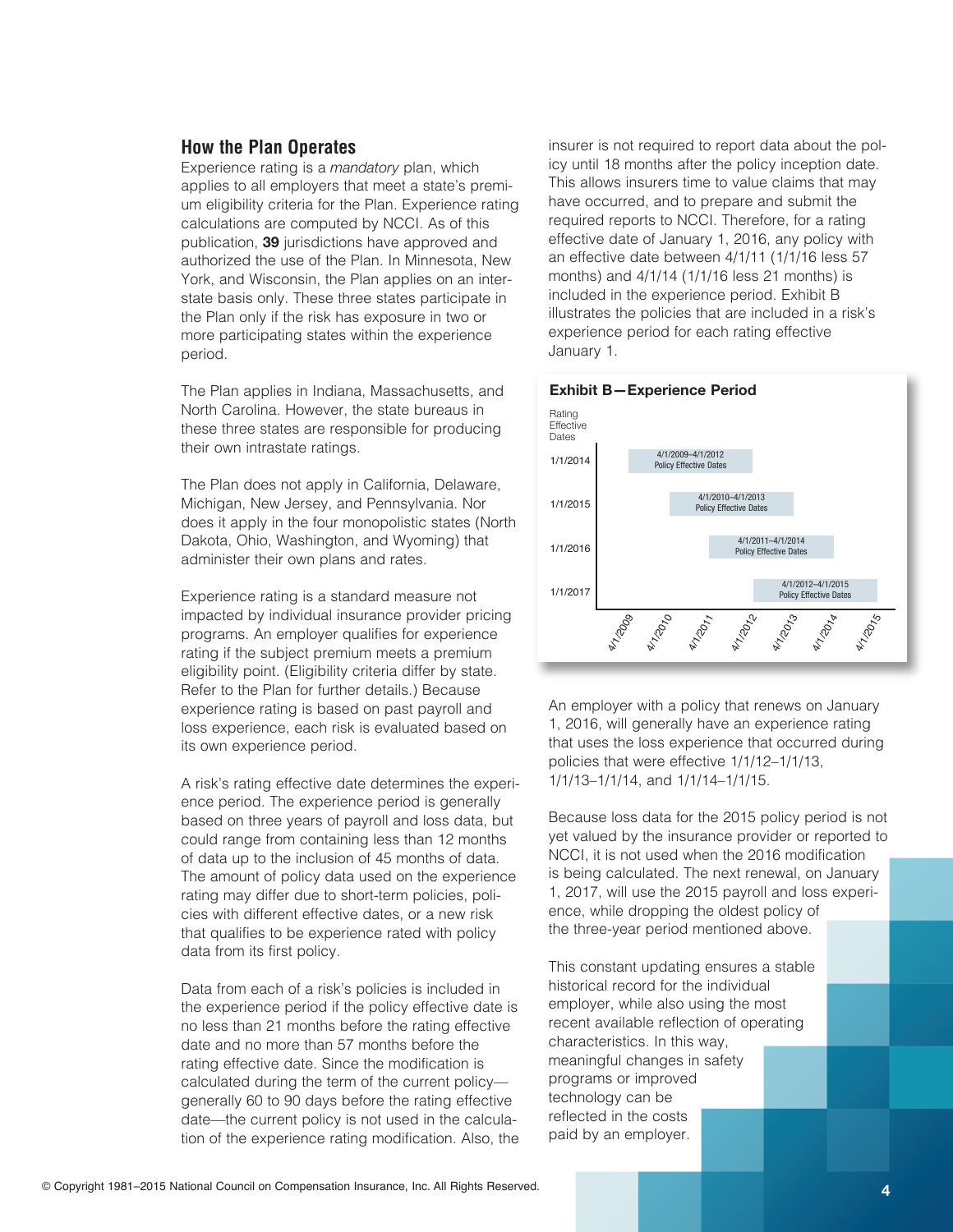Once the employer meets the qualifications for rating, the Plan formula is applied and a credit or debit modification is published by the rating organization (NCCI). The experience modification factor must be used by any insurance provider insuring the business. Generally, it applies for one year, and a new modification is calculated for the next year (as long as eligibility requirements are met).

A detailed explanation of the experience rating calculation is shown later in this document.

# **Qualification for Experience Rating**

According to the Plan, if an employer meets the eligibility requirements, then experience rating is mandatory. The eligibility requirements are established and approved on a state-by-state basis. To qualify, the employer must achieve the established premium threshold by one of two methods:

1. Have enough premium subject to experience rating in the most recent 24 months

#### **OR**

2. Achieve the established premium threshold on average over the entire experience period

#### **Example**

The state of Florida requires \$10,000 in audited premium subject to experience rating in the most recent two years of the experience period **OR** an average of \$5,000 in the overall experience period. Exhibit C illustrates how the qualification requirement can be met for a 2016 experience rating.

| <b>Employer 1</b>                                                | <b>Employer 2</b>                                                             |  |  |  |  |
|------------------------------------------------------------------|-------------------------------------------------------------------------------|--|--|--|--|
| $2014 - $6,500$                                                  | $2014 - $4,100$                                                               |  |  |  |  |
| $2013 - $5,500$                                                  | $2013 - $5,200$                                                               |  |  |  |  |
| $2012 - $2,000$                                                  | $2012 - $6,000$                                                               |  |  |  |  |
| Qualification requirement<br>met in the most recent<br>two years | Qualification requirement<br>met when premium is<br>averaged over three years |  |  |  |  |

# **Exhibit C—Qualification for Experience Rating**

The premium qualification thresholds by state can be found in the Premium Eligibility table in the Plan.

If Employer 2 continues to experience declining premium amounts in subsequent years, it may no longer qualify to be experience rated. If this were to occur, the insurance provider would be notified by NCCI that the employer no longer qualifies to be experience rated.

# **Types of Experience Rating**

There are two types of experience modifications developed by NCCI: intrastate and interstate. An *intrastate* modification factor is issued when the employer has exposure in only one state that participates in the Plan. An *interstate* modification is issued when the employer has exposure in two or more states that participate in the Plan.

#### **Intrastate Modification**

Take, for example, an employer that has exposure in Florida only. Florida participates in the Plan; therefore, if the employer meets the qualifications established, NCCI will develop and publish an *intrastate* modification for Florida.

If an employer has exposure in Florida and Pennsylvania (Pennsylvania does not participate in the Plan) and meets the qualifications in both states, NCCI will develop and publish an *intrastate* modification that includes the payroll and loss experience for Florida only. The Pennsylvania bureau will develop an *intrastate* modification that includes the payroll and loss experience for Pennsylvania only.

#### **Interstate Modification**

If an employer has exposure in Florida and New York (both states participate in the Plan), and meets the qualifications established for at least one of those states, NCCI will develop and publish an *interstate* modification for the employer. The modification will include payroll and loss experience from both Florida and New York.

# **Status of Experience Rating**

The status of an experience modification is important because it is used to determine what stateapproved rating values are being used to calculate the experience rating modification. There are three statuses:

- 1.Preliminary
- 2.Final
- 3.Contingent

If the status is *preliminary*, it means that NCCI does not have the final approved rating values for the state(s).  $A$ modification will be calculated using the prior approved rating values. Once the state's final approved rating values have been received by NCCI,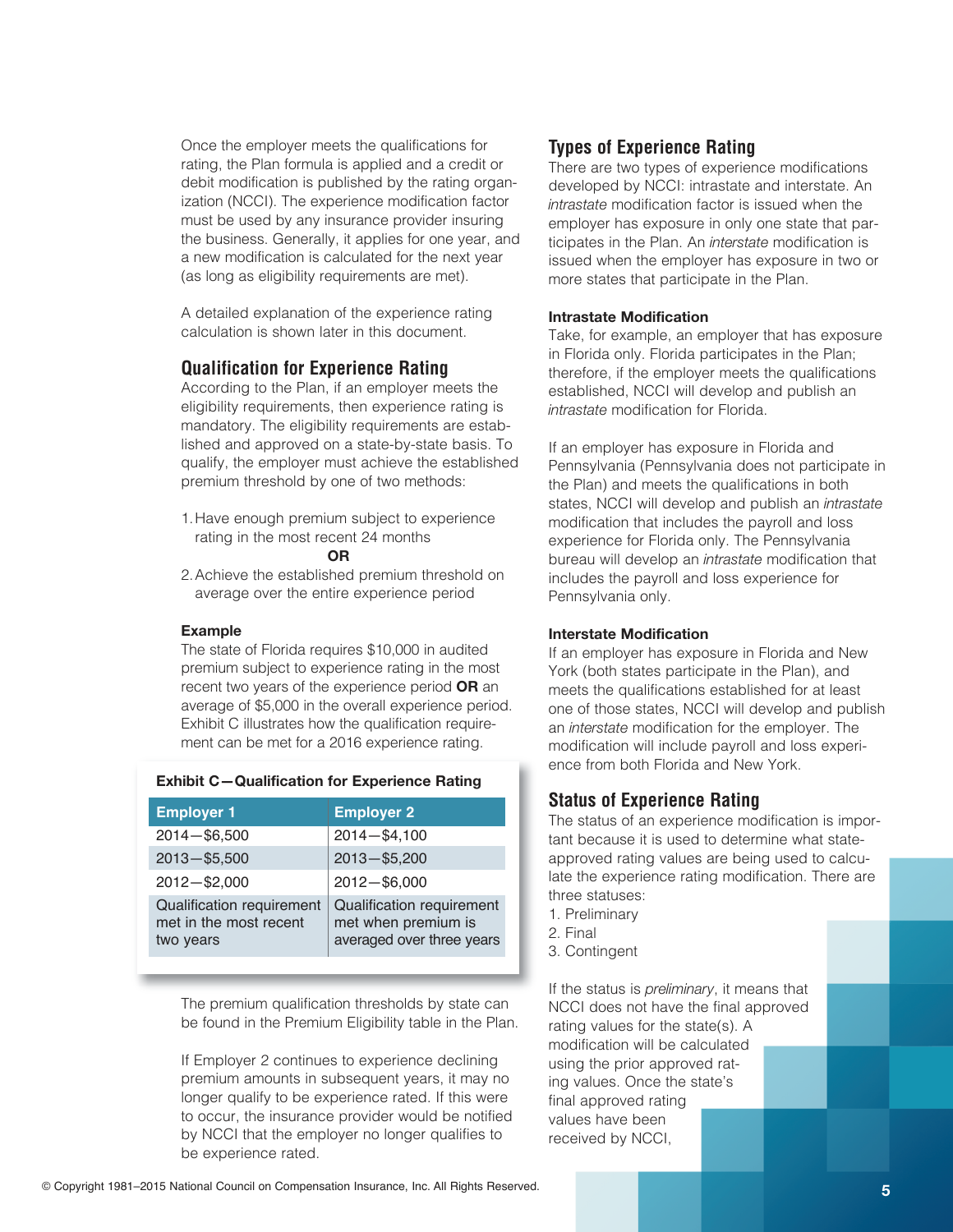the modification will then be revised to indicate a status of *final*.

**Note:** NCCI cannot indicate that an interstate modification is in a *final* status until all of the states' final approved values are used in the calculation. Using the previous interstate example, if Florida and New York are both being calculated, and NCCI has Florida's final approved rating values but not New York's, the interstate modification will have a status of *preliminary* until NCCI receives the New York final approved rating values for use. The worksheet will define which states are outstanding.

Lastly, another status used in experience rating is *contingent.* A *contingent* modification is issued when NCCI is expecting audited payroll and loss information but has not received the information from the insurance provider by the time the rating is produced. Once the audited payroll and loss information is received by NCCI, the modification will be revised to add the newly received experience data.

### **Experience Rating Modification Factor**

The modification factor applied to an employer's policy is either a unity (1.00) factor, a credit modification, or a debit modification.

An employer will receive a unity factor against the premium if any of the following apply:

- It does not meet eligibility requirements for experience rating
- It does not meet the minimum data requirements
- It is a new business with no data available for production of an experience rating modification
- It qualifies for experience rating, and the calculation results in a 1.00 modification

• Data could not be provided as a result of an ownership change

A credit modification is a modification lower than 1.00. If an employer runs a safe workplace, which includes implementing safety programs, the employer will be in a better position to receive a credit experience rating modification factor against their premium.

A debit modification is a modification higher than 1.00. If an employer receives a debit experience rating modification factor against its premium, it may benefit from a review of its workplace safety programs.

#### **Application of Experience Rating**

Exhibit D illustrates the impact that various experience modification factors can have on the final premium an employer pays. In these examples, the premium prior to the application of the modification factor is \$100,000.

Now let's examine a more detailed example that illustrates how both the rates and the experience modification factor are used to determine the premium an employer pays. The information displayed in Exhibit E is for a single roofing company with employees in two classifications. The rate, which is approved by the state for each classification, is applied per \$100 of payroll. The roofer's rate is higher than the clerical rate because it has greater exposure to injuries. Each \$100 of payroll is multiplied by the rate to arrive at the premium for each classification. Summing the premium for these two classifications yields the initial total premium. The modification factor is then applied to arrive at the modified premium.

| <b>Exhibit D-Application of Experience Rating</b> |   |                            |     |                         |  |  |  |  |
|---------------------------------------------------|---|----------------------------|-----|-------------------------|--|--|--|--|
| <b>Premium</b>                                    |   | <b>Modification Factor</b> |     | <b>Modified Premium</b> |  |  |  |  |
| \$100,000                                         | x | 0.75                       |     | \$75,000                |  |  |  |  |
| \$100,000                                         | X | 1.00                       | $=$ | \$100,000               |  |  |  |  |
| \$100,000                                         | x | 1.25                       |     | \$125,000               |  |  |  |  |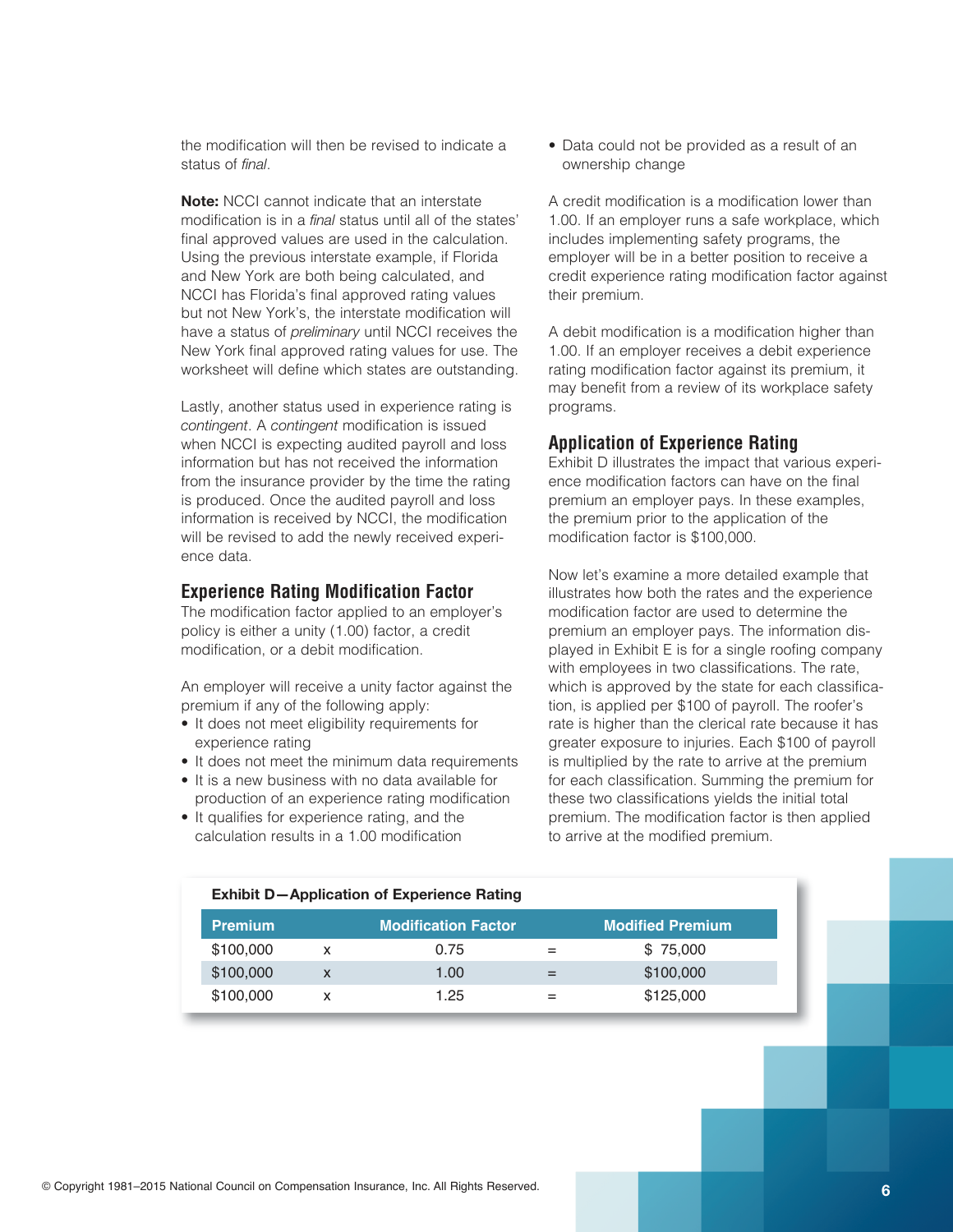| <b>Exhibit E-Application of Experience Rating</b> |                |                |                           |                |  |  |  |
|---------------------------------------------------|----------------|----------------|---------------------------|----------------|--|--|--|
| <b>Classification</b>                             | <b>Payroll</b> | Divided by 100 | Rate per \$100 of Payroll | <b>Premium</b> |  |  |  |
| Clerical                                          | \$70,000       | 700            | \$0.75                    | 525<br>S       |  |  |  |
| Roofer                                            | \$200,000      | 2,000          | \$63.17                   | \$126,340      |  |  |  |

 $Total Premium = $126.865$ Modification Factor  $= 1.25$ Modified Premium  $= $158.581$ 

# **Data Used on the Experience Rating Worksheet**

The payroll and claim/loss information used in experience rating comes from unit statistical reports. Insurance providers are required to file a unit report with NCCI for each policy they issue in accordance with NCCI's **Statistical Plan for** *Workers Compensation and Employers Liability* **Insurance**. Other factors or rates on the worksheet are actuarially derived and are updated with each change in rates approved on a state-by-state basis.

The **first step** in the experience rating process is to transfer the payroll and loss information from the unit report to the experience rating worksheet. Let's take a look at an NCCI experience rating worksheet for "Any Insured" in Exhibit F on page 8.

#### **Risk Information**

The top section of Exhibit F contains the basic identifying information, such as the name of the employer (1), the state in which the employer is located (2), and the risk identification number (3). In addition, it shows when the experience modification was calculated (4) and that it will be used for the policy that becomes effective January 1, 2016**(5)**.

The payroll and loss information is shown separately for each of the three policies included in the calculation, with the oldest audited policy information toward the top of the page and the most current audited policy information toward the bottom of the page. Starting on the left-hand side, we have the payroll (exposure) **(6)** for each classification code (7).

# **Expected Losses**

The ELR (8) is the Expected Loss Rate. It is the amount of expected losses for the classification for each \$100 of payroll. Therefore, to obtain the expected losses, multiply the ELR by the payroll divided by \$100.

Taking the first line of the worksheet as an example,withanELRof**2.26** andpayrollof**\$3,325,338**, thecalculationis**2.26 x (\$3,325,338 ÷ 100) = \$75,153**. The **\$75,153** is entered in the Expected Losses column (9).

The D Ratio (10) is the Discount Ratio. It represents the portion of the expected losses that are expected *primary* losses (11). Multiply the expected losses by the D Ratio to get the expected primary losses. The calculation is **\$75,153 x 0.36 = \$27,055**.

# **Claim Information**

On the right-hand side is the reported claim information for each policy. Note that each loss is not directly attributable to the payroll information on the corresponding line. The claim data column **(12)** indicates claim numbers for losses more than \$2,000. Individual claims of \$2,000 or less may be grouped together by injury type (13). The number of claims grouped will be indicated in the claim data column (12) by "NO." In addition, there is an indicator that shows whether the claim is open  $(O)$ or final/closed (F) (14) and the actual incurred losses**(15)**.

Note that in transferring the losses from the unit report to the experience rating worksheet, the indemnity and medical amounts are combined because we are only concerned with the total amount of the claim.

For example, claim number **1300001 (16)** has an indemnity cost of \$11,200 and a medical cost of \$6,300 for a total of **\$17,500 (17)**. Medical-only claims (Injury Type 6) are reduced by 70%. The reduced losses are shown in the summary only; the claim detail shows the entire actual amounts (18).

The **second step** is to separate the actual losses into primary and excess components. The actual primary losses are shown in the last column (19). For losses less than \$16,000, the whole amount is taken as the primary value. For losses greater than \$16,000, only the first \$16,000 is primary.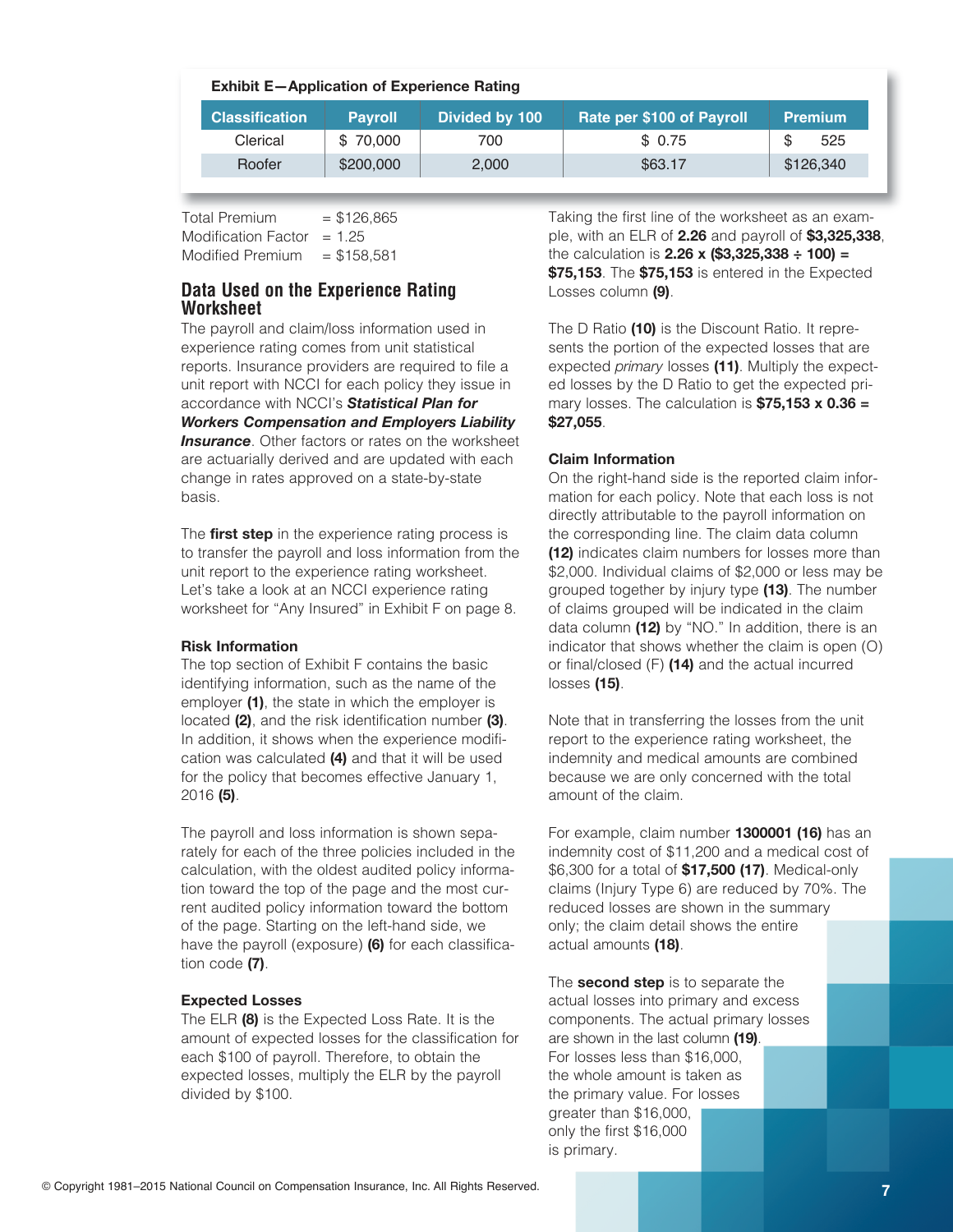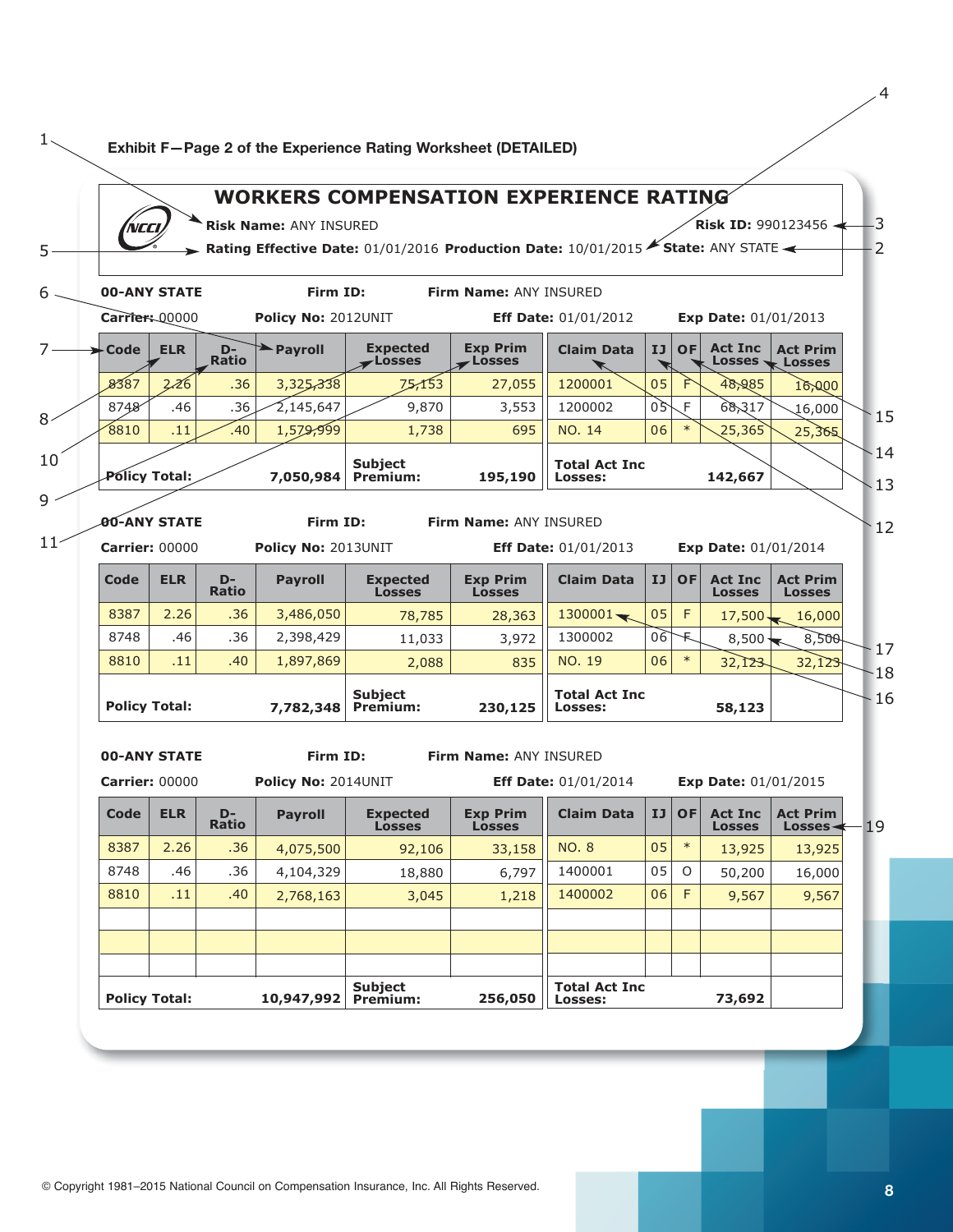

Looking at the summary page of Exhibit F, the loss amounts used in the calculation are total losses of **\$221,594 (20)** and primary losses of **\$100,592 (21)**. By subtracting the primary from the total losses, weobtainexcesslossesof**\$121,002 (22)**.

Now that primary and excess losses have been determined, the next step is to calculate the expected losses for the employer. The actual losses will be compared with the expected losses to determine whether a credit (decrease) or debit (increase) modification is in order.

After totaling the expected losses, the expected excess losses (23) are obtained by subtracting the total expected primary losses (24) from the total expected losses (25). The calculation is **\$292,698 – \$105,646 = \$187,052**.

#### **Experience Rating Modification Factor**

The **final step** is to calculate the experience modification factor. The term "ballast" is defined as something that gives stability, such as heavy material in the hold of a ship to keep it from shifting too far one way or the other. Similarly, the ballast factor in the experience rating formula helps prevent the experience modification from shifting too far above or below unity. It is part of the

30 Stabilizing Value. The ballast value increases as expected losses increase.

The "Wt" factor (26) is the weight given to the excess losses and expected losses. "Wt" is a small percentage for small employers and increases with the size of the employer. The complement of "Wt" or "1 – Wt" is assigned to the expected excess losses to produce another part of the Stabilizing Value.

The Stabilizing Value (27) is calculated by multiplying the expected excess losses (23) by (1 – Wt), then adding the ballast value (28). The calculation is**\$187,052 x (1 – 0.19) + \$59,000 = \$210,512**. The weighted ratable excess losses entering the formula are obtained by multiplying the excess by the "Wt" value:

**(29)** Weighted Actual Excess = **\$121,002 x 0.19 = \$22,990 (30)** Weighted Expected Excess =

**\$187,052 x 0.19 = \$35,540**

Adjusted actual losses (the numerator of the fraction) used in the calculation are obtained by adding across and are equal in this case to